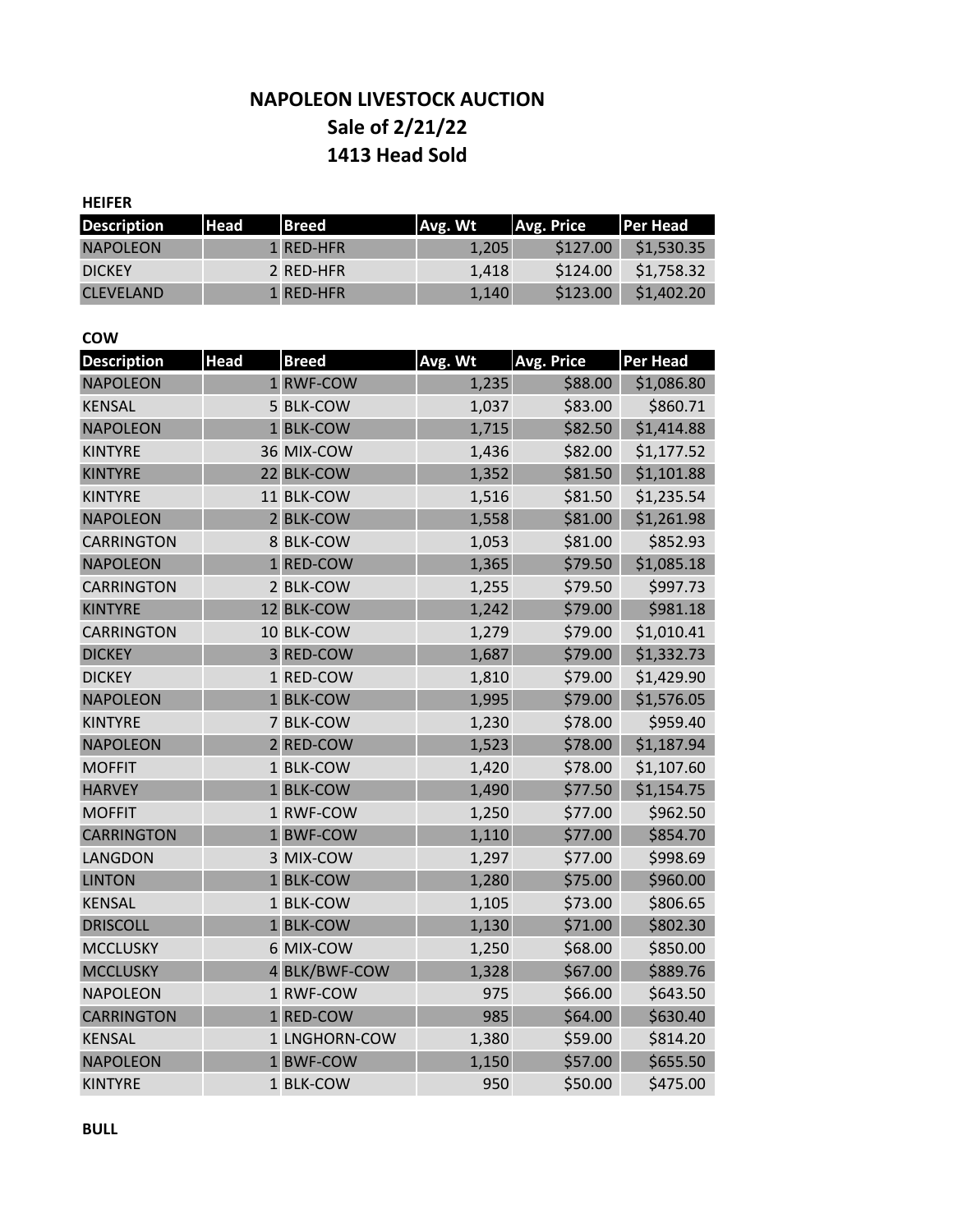| <b>Description</b> | <b>Head</b> | <b>Breed</b> | Avg. Wt | <b>Avg. Price</b> | <b>Per Head</b> |
|--------------------|-------------|--------------|---------|-------------------|-----------------|
| <b>HARVEY</b>      |             | 1 BLK-BULL   | 2,040   | \$114.50          | \$2,335.80      |
| <b>MOFFIT</b>      |             | 1 BLK-BULL   | 1,995   | \$114.00          | \$2,274.30      |
| <b>HARVEY</b>      |             | 1 BLK-BULL   | 2,045   | \$112.00          | \$2,290.40      |
| <b>NAPOLEON</b>    |             | 1 BLK-BULL   | 1,955   | \$110.00          | \$2,150.50      |
| <b>MOFFIT</b>      |             | 1 BLK-BULL   | 1,680   | \$110.00          | \$1,848.00      |
| <b>HARVEY</b>      |             | 1 BLK-BULL   | 1,980   | \$110.00          | \$2,178.00      |
| <b>NAPOLEON</b>    |             | 1 CHAR-BULL  | 2,170   | \$110.00          | \$2,387.00      |
| <b>NAPOLEON</b>    |             | 1 RED-BULL   | 2,090   | \$107.00          | \$2,236.30      |
| <b>MOFFIT</b>      |             | 1 BLK-BULL   | 1,985   | \$100.00          | \$1,985.00      |

## **HEIFERETTE**

| <b>Description</b> | l Head' | <b>Breed</b> | Avg. Wt | Avg. Price | <b>Per Head</b> |
|--------------------|---------|--------------|---------|------------|-----------------|
| <b>NAPOLEON</b>    |         | 1 BLK-HFRT   | 1,060   | \$86.00    | \$911.60        |
| KINTYRE            |         | 2 CHAR-HFRT  | 983     | \$85.00    | \$835.55        |
| <b>MOFFIT</b>      |         | 1 BLK-HFRT   | 1.140   | \$84.00    | \$957.60        |
| KINTYRE            |         | 1 BLK-HFRT   | 1,305   | \$81.00    | \$1,057.05      |

## **BRED COW**

| <b>Description</b> | <b>Head</b>    | <b>Breed</b>        | <b>Avg. Price</b> |
|--------------------|----------------|---------------------|-------------------|
| <b>MOFFIT</b>      | 11             | <b>RWF-BCOW</b>     | \$1,790.00        |
| <b>MOFFIT</b>      |                | 78 BLK-BCOW         | \$1,720.00        |
| <b>MOFFIT</b>      |                | 41 BWF-BCOW         | \$1,710.00        |
| <b>NAPOLEON</b>    |                | 16 BLK-BCOW         | \$1,700.00        |
| <b>MEDINA</b>      |                | 43 BLK-BCOW         | \$1,700.00        |
| <b>MEDINA</b>      |                | 38 BLK-BCOW         | \$1,640.00        |
| <b>NAPOLEON</b>    |                | 9 BLK/BWF-BCOW      | \$1,610.00        |
| <b>NAPOLEON</b>    |                | 21 BLK/BWF-BCOW     | \$1,560.00        |
| <b>NAPOLEON</b>    |                | 15 BLK-BCOW         | \$1,500.00        |
| <b>HARVEY</b>      |                | 26 BLK-BCOW         | \$1,460.00        |
| <b>KINTYRE</b>     | $\overline{7}$ | <b>BLK-BCOW</b>     | \$1,450.00        |
| <b>DRISCOLL</b>    |                | 16 BLK-BCOW         | \$1,435.00        |
| <b>KINTYRE</b>     |                | 19 BLK-BCOW         | \$1,430.00        |
| <b>MEDINA</b>      |                | 28 BLK-BCOW         | \$1,420.00        |
| <b>DRISCOLL</b>    |                | 12 BLK-BCOW         | \$1,400.00        |
| <b>MOFFIT</b>      |                | 9 RED-BCOW          | \$1,375.00        |
| <b>NAPOLEON</b>    |                | 11 BLK-BCOW         | \$1,360.00        |
| <b>LINTON</b>      |                | 5 RED-BCOW          | \$1,320.00        |
| <b>MOFFIT</b>      |                | <b>46 CHAR-BCOW</b> | \$1,300.00        |

#### **BRED HEIFER**

| <b>Description</b> | <b>Head</b> | <b>Breed</b> | Avg. Price |
|--------------------|-------------|--------------|------------|
| <b>MOFFIT</b>      |             | 40 BLK-BHFR  | \$1,720.00 |
| <b>CLEVELAND</b>   |             | 11 RED-BHFR  | \$1,710.00 |
| <b>MOFFIT</b>      |             | 20 BLK-BHFR  | \$1,690.00 |
| <b>MOFFIT</b>      |             | 7 RWF-BHFR   | \$1,675.00 |
| <b>CLEVELAND</b>   |             | 15 RED-BHFR  | \$1,675.00 |